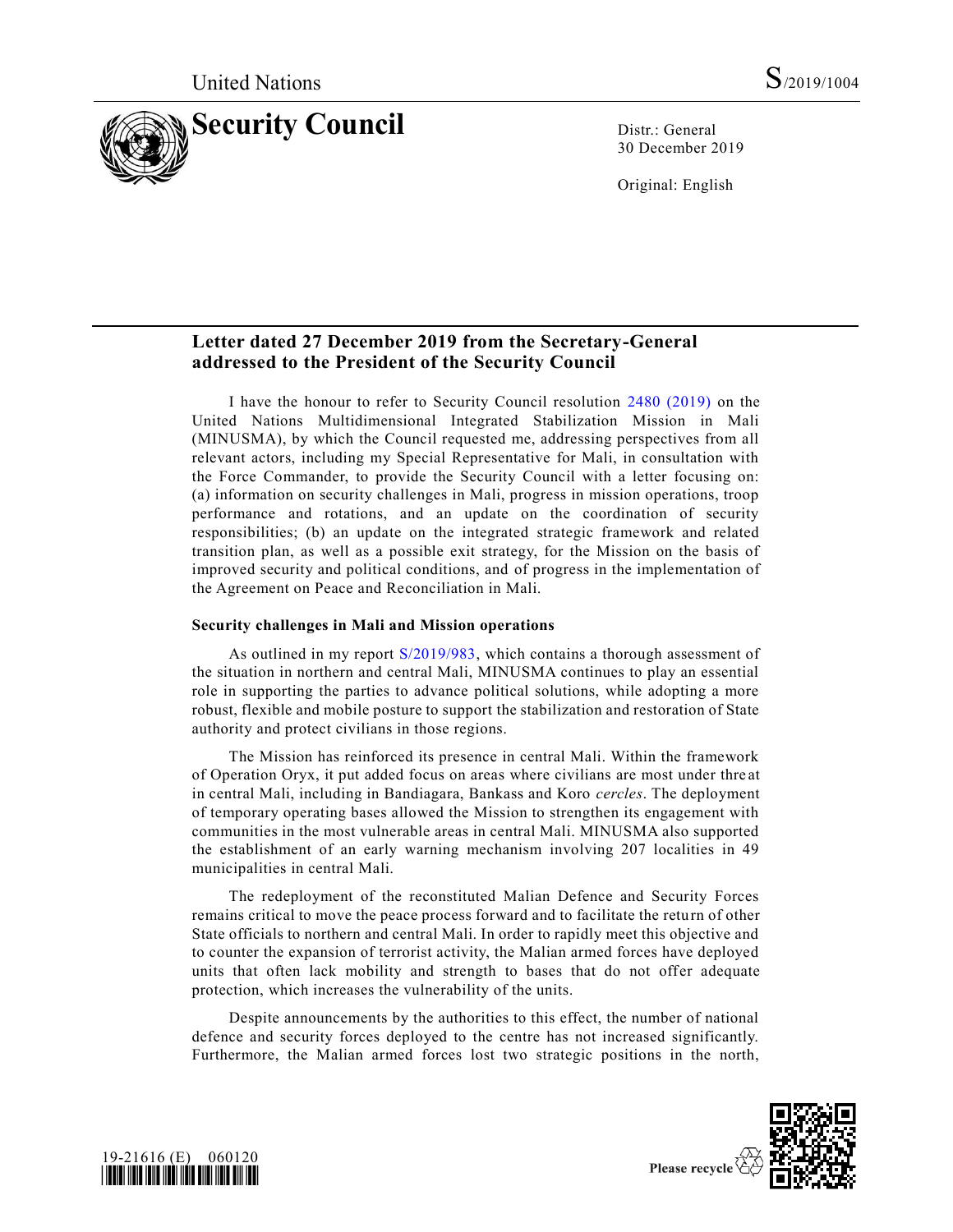following the attacks on and subsequent withdrawal from their camps in Indelimane and Anderamboukane to Ménaka.

Against this backdrop, MINUSMA recently conducted a pilot operation to reinforce the positions of the Malian armed forces in remote locations, including through the strategic deployment of air assets and the airborne insertion and extraction of special forces in a short time frame. Through the full implementation of the adaptation plan, the Mission would be able to implement similar operations in all sectors.

In order to support a more flexible, integrated approach to implementing the Mission's mandate and to assess progress made by the Mission towards achieving its objectives, MINUSMA has begun implementing the comprehensive performance assessment system, an operational planning and performance assessment tool. The system will allow MINUSMA to more quickly adapt its plans in response to changes to the local context and to collect data and analysis on mission impact over time.

## **Troop and police performance**

For United Nations peacekeepers, Mali is one of the most challenging and dangerous operational environments. Effective action to improve mission performance and address related challenges is therefore particularly important, considering the link between the safety and security of peacekeepers and mandate implementation. I would like to commend the commitment of the MINUSMA troop- and policecontributing countries and the sacrifices of uniformed and civilian personnel operating in this most challenging environment. Their sustained commitment is crucial to ensure the effectiveness of MINUSMA and the full implementation of its mandate.

Constantly evolving security threats, however, call for enhanced performance and, ultimately, adaptation. Only a mission that retains the ability to adapt to new realities is able to deliver on its mandated tasks in such a highly dynamic environment. As outlined in my most recent report [\(S/2019/983\)](https://undocs.org/en/S/2019/983) and in keeping with my Action for Peacekeeping initiative, enablers play an essential role in ensuring robust and effective mandate implementation and bolster peacekeeping performance.

MINUSMA needs capable and efficient enablers, including airlift capability, highly mobile and rapidly deployable ground units, enhanced intelligence surveillance and reconnaissance capabilities, enhanced medical support facilities and qualified uniformed personnel. I call upon all Member States to support the adaptation plan presented in my most recent report and actively contribute to the generation of such specialized capabilities.

Effective leadership, the Mission's ability to deliver in an integrated manner, the mindset of commanders and their willingness to take risks, the preparedness of units, and their flexibility and ability to engage with local communities are all essential to peacekeeping performance. Despite limitations in terms of training and being underequipped, some MINUSMA troops have demonstrated the most courageous and robust engagement in northern Mali under very difficult circumstances at great personal risk and sacrifice.

In spite of the challenging environment, there are many examples of outstanding performance and committed leadership in MINUSMA. In July, three MINUSMA units were among those recommended to be awarded premiums for exceptional performance.

Building on efforts to enhance the safety of its personnel and as part of the Action for Peacekeeping initiative, MINUSMA has taken concrete measures to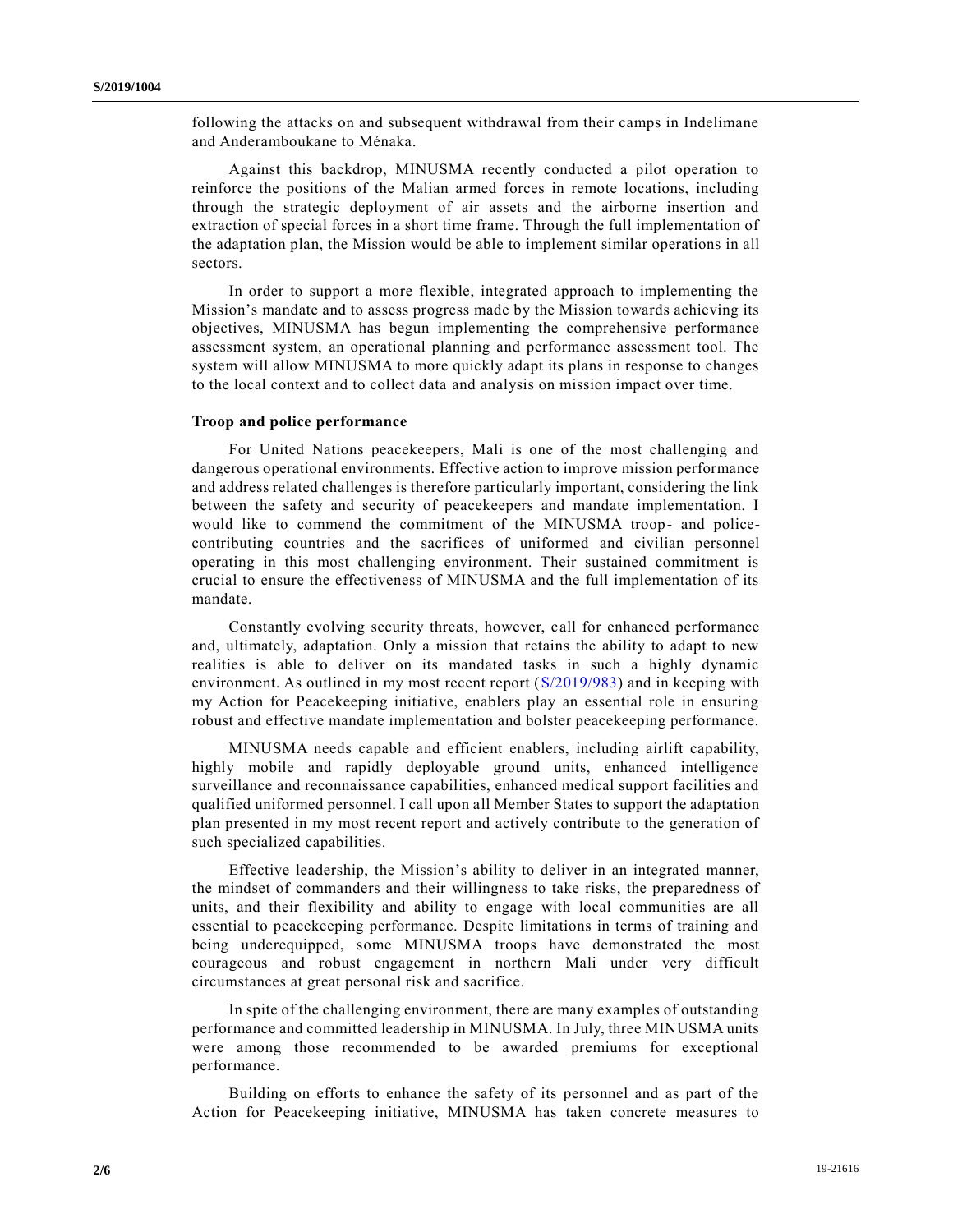improve mission performance, address related challenges and further enhance the security of United Nations peacekeepers.

Effective community engagement is a critical factor in successful mandate implementation in Mali and in gaining the trust of local populations. A contingent that was temporarily deployed to central Mali was able to establish effective relationships with local communities in the centre through its specific use of interpreters. It received more timely information from the communities on threats and unsafe areas and faced fewer instances of patrols being blocked by local protesters. The community-oriented policing programmes of the United Nations police continued to facilitate the redeployment of the Malian security forces, thereby building confidence in the population and contributing to the Mission's situational awareness. Efforts are under way to put added focus on community engagement, including in the Mission's regular performance evaluations and training efforts.

In the light of increasing demonstrations and public unrest, well-trained and professional formed police units are essential to ensure a successful de -escalation of public disorder situations. During three consecutive days of demonstrations in front of the Mission's base in Sévaré, Mopti Region, the United Nations formed police unit and individual police officers responded firmly but with restraint and managed to protect the base from being taken over without inflicting civilian casualties.

In order to improve protection for individual police officers, MINUSMA is enhancing protective equipment for its officers, strengthening crowd-control training for police and military components, reinforcing perimeter security and increa sing patrolling.

MINUSMA made further progress in enhancing protected mobility, which remains essential to mandate implementation in northern and central Mali and protecting civilians. The Mission launched a series of counter-improvised explosive device operations, aimed at detecting and removing improvised explosive devices placed in and around roads.

In the centre, since the launch of the Mission's fifteenth such operation in May, no deaths, injuries or equipment damage due to explosions of improvised explosive devices have been recorded on the highest risk axis, a segment of the Mopti-Douentza road. Overall, the Mission's proactive and targeted strategy for countering the use of such devices supported the delivery of predeployment and in-mission training and mentoring through the Mine Action Service and the provision of specialized equipment, and the improved operational readiness of the troops resulted in MINUSMA detecting and neutralizing more improvised explosive devices than ever before, effectively reducing the risk and number of related fatalities, including the number of troops killed.

In an effort to improve efficiency and response times, MINUSMA reviewed its procedures for casualty evacuation and is in the process of revising its standard operating procedures. Since October, a series of pilot exercises indicated that the simplified procedures and delegation of authority markedly reduced evacuation timelines following receipt of a notification.

## **Challenges**

In spite of these encouraging trends, performance continues to be hampered by instances of training and capabilities shortfalls, a lack of understanding of the Mission's mandate and the rules of engagement, undeclared caveats or unwillingness of some commanders to take risks or comply with orders. Such cases have a negative impact on the performance of MINUSMA and need to be addressed.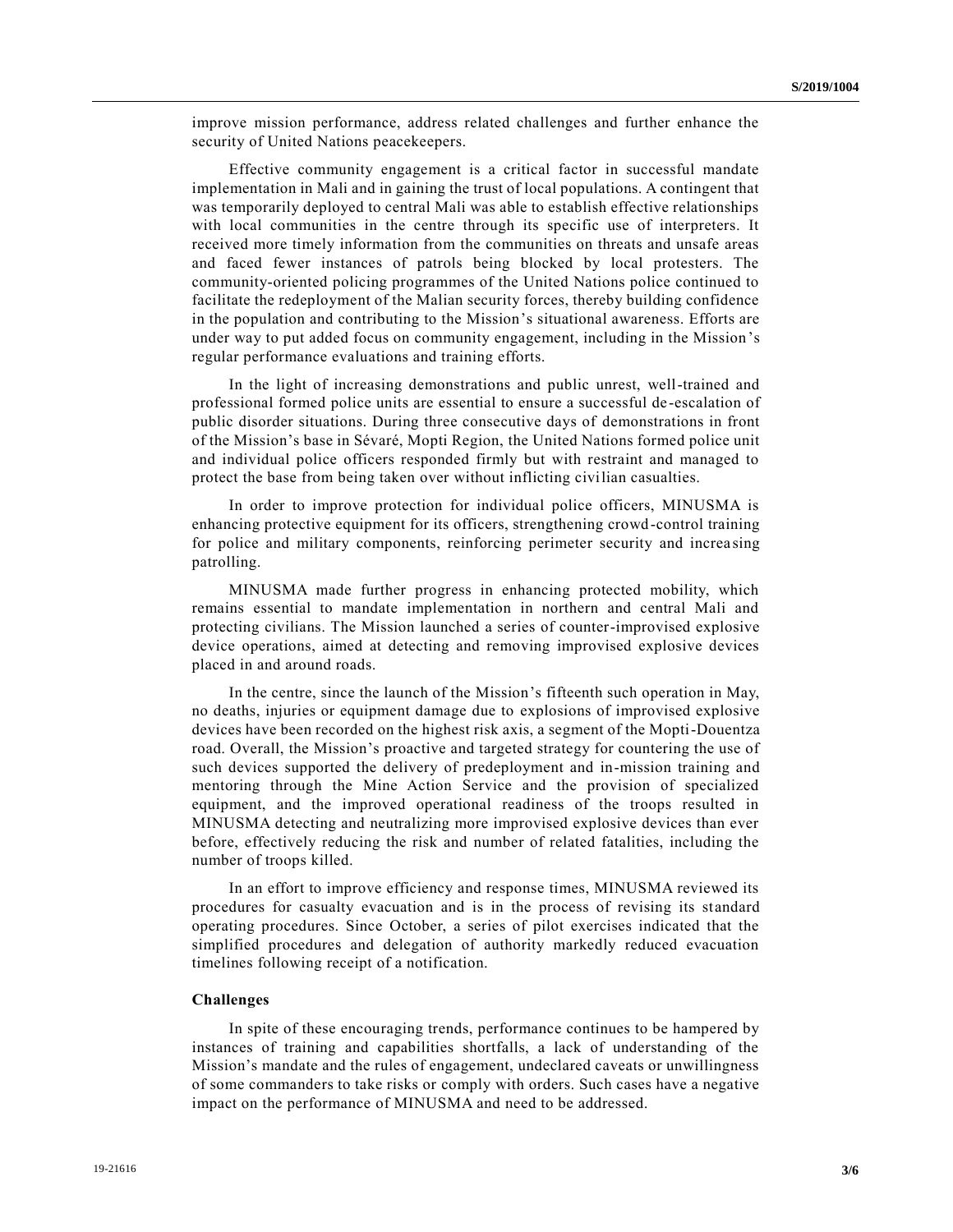In some instances, the Mission's ability to ensure performance was hampered by caveats and national controls, including cases of units refusing to escort civilian convoys. Similarly, on a few occasions, troops refused to perform tasks involving the disposal of explosive ordnance. Efforts are under way to provide these troops with further training and equipment. When these incidents occurred, the Mission took immediate action, communicated incidents of refusal to follow orders to Headquarters and recommended the repatriation of one unit commander for the refusal to follow orders on grounds of national caveats. The Secretariat informed the Member Sta tes concerned.

I would like to reiterate that every troop- or police-contributing country must communicate, during the negotiations over possible deployment, any national caveats regarding the use of contingents. The decision process in selecting forces will take those caveats into account, including whether to proceed with the deployment. Additional caveats cannot be accepted after deployment.

In one case, a contingent has continued to deny access to the part of the United Nations camp it is occupying, which hinders the access of MINUSMA emergency response teams to airport facilities. I would like to reiterate that all contingents deployed in a United Nations peacekeeping operation are an integral part of the Mission under the authority of the Head of Mission and that non-adherence must have consequences.

Equipment shortfalls continued to hamper performance. Several armoured personnel carriers are not operational owing to, inter alia, damage from improvised explosive devices or the lack of the required level of mine protection. The Secretariat continues to work with the troop- and police-contributing countries to address such gaps and enhance operational mobility.

The reduced intelligence capabilities and the lack of required air assets, following the departure of several units, limited the Mission's capability to obtain appropriate situational awareness in due time and to respond swiftly to emerging situations, including in cases where civilians are under threat, such as in Lerneb, Timbuktu Region, or in the centre. These gaps continue to negatively affect the Mission's capacity to fully implement its mandate.

Several contractors are struggling to supply the required transport capabilities, including through losses incurred due to attacks involving the use of improvised explosive devices. The lack of load carriers that are suitable for the prevailing road conditions and can be sourced through the local inland transportation and freight forwarding market negatively affected the delivery of contingent-owned equipment and the deployment of new military and police capabilities in the second half of 2019. MINUSMA is taking measures to secure necessary contracts and employing aviation assets, where necessary, which comes with added costs, in order to address the situation and re-establish uninterrupted supply to its remote operating bases.

#### **Troop rotations**

In order to ensure timely contingent rotations and deployments, MINUSMA depends on a combination of its own air and ground transportation and on contra cting such services, as well as on secure supply routes. While a single contingent troop rotation mainly requires air transportation, MINUSMA has a limited network of airfields that can accommodate fixed-wing transport aircraft. In order to improve the situation in northern Mali, MINUSMA contributed to the construction of a new runway in Kidal.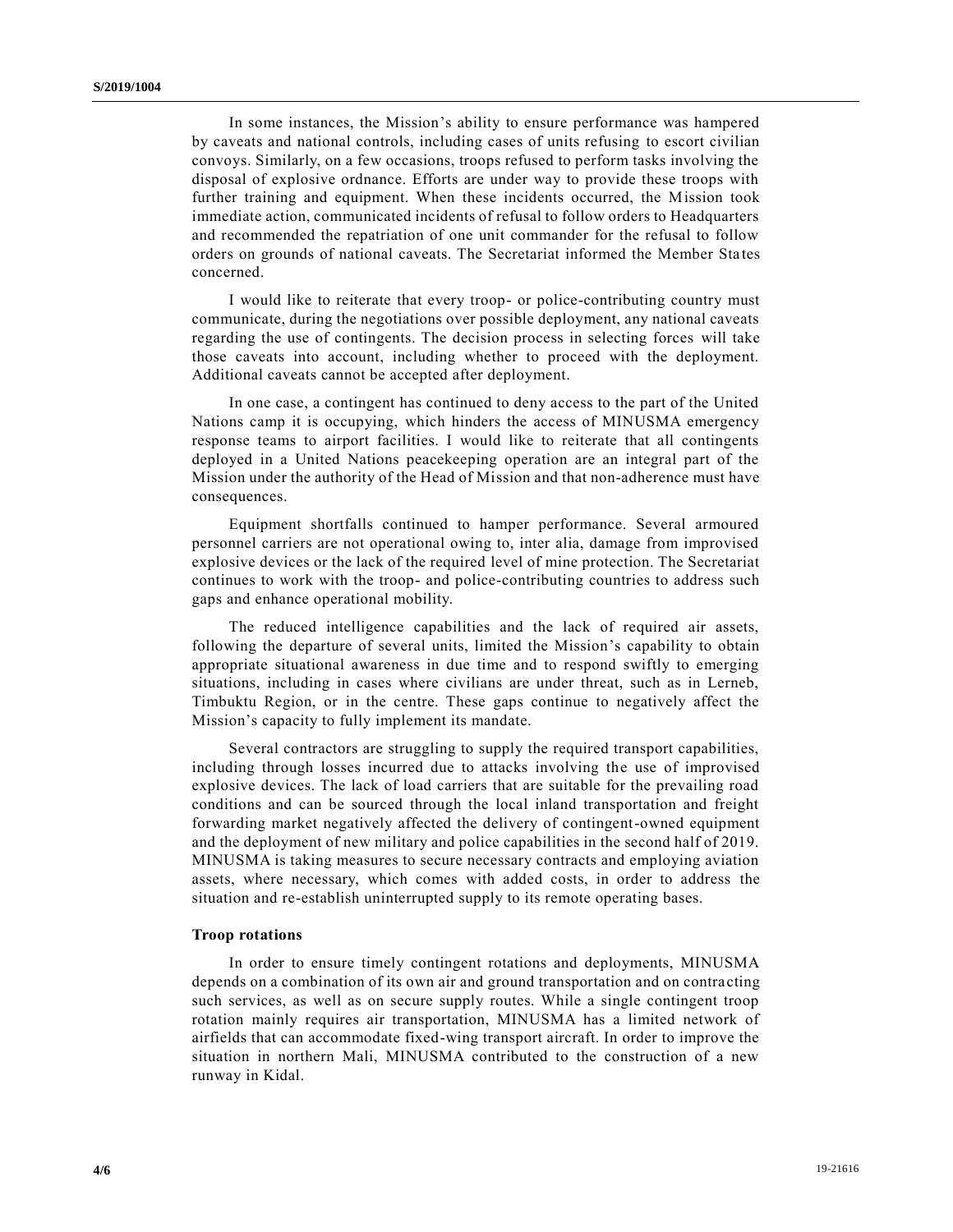## **Coordination of security presences**

The Instance de Coordination au Mali has proven to be an effective forum to coordinate the activities of all security presences in Mali, including the Malian Defence and Security Forces, the Joint Force of the Group of Five for the Sahel, the French forces, the European Union training mission in Mali and MINUSMA. During one of its most recent meetings, participants agreed to progressively include security stakeholders.

#### **Integrated strategic framework and transition plan**

The development and implementation of the integrated strategic framework had a positive impact on overall mission performance and contributed to a more coherent, resource-effective and integrated response by the United Nations to the highly dynamic and constantly evolving security situation. Integrated planning was guided by the mandated strategic objectives of MINUSMA, and the framework is based on a joint conflict analysis that recognizes the correlation between gender dynamics and drivers of conflict. The Mission and the United Nations country team designed projects to support the peace process and the stabilization of the centre, taking into account their specific context, physical presence, operational capability and comparative advantages. The implementation of the framework resulted in the prioritization of a number of joint projects and changes in resource allocation.

In central Mali, integrated plans are focused on six areas of intervention in support of the Government's revised stabilization strategy for the centre: political engagement and participatory governance, stabilization and security, humanitarian assistance and development, social cohesion and reconciliation, human rights and the rule of law, and communication. Integrated efforts by MINUSMA and the country team leverage the Mission's comparative advantage and, in particular, its relationship with political actors in Bamako and its ability to provide security and access in remote and hostile areas, as well as the country team's technical expertise and competencies. In Mopti, MINUSMA is collaborating with the United Nations Development Programme, the World Health Organization and the United Nations Entity for Gender Equality and the Empowerment of Women (UN-Women) on a project funded by the trust fund in support of peace and security in Mali to promote access to health care for displaced persons and communities affected by intercommunal violence.

In Timbuktu, the Mission and the Office of the United Nations High Commissioner for Refugees implemented six joint projects funded through quickimpact projects and a project funded through the trust fund in support of peace and security in Mali with the objective of facilitating the reintegration of returning refugees and strengthening social cohesion between displaced and host communities. These efforts support host and displaced communities by providing access to water and to income-generating activities and are an important contributing factor to the reintegration of over 2,000 refugees, who had fled to Mauritania following the 2012 conflict. MINUSMA also collaborated with the United Nations Educational, Scientific and Cultural Organization, including on two joint projects in Timbuktu to promote the protection of cultural heritage.

The projects support the Government's decision to reopen the University of Timbuktu, and the development of a specialized course on the restoration of cultural artefacts with the aim of countering violent extremism through education and the provision of skills and employment opportunities to youth.

In Gao, MINUSMA is collaborating with UN-Women on a project promoting the economic empowerment of women and enhancing their participation in the community.